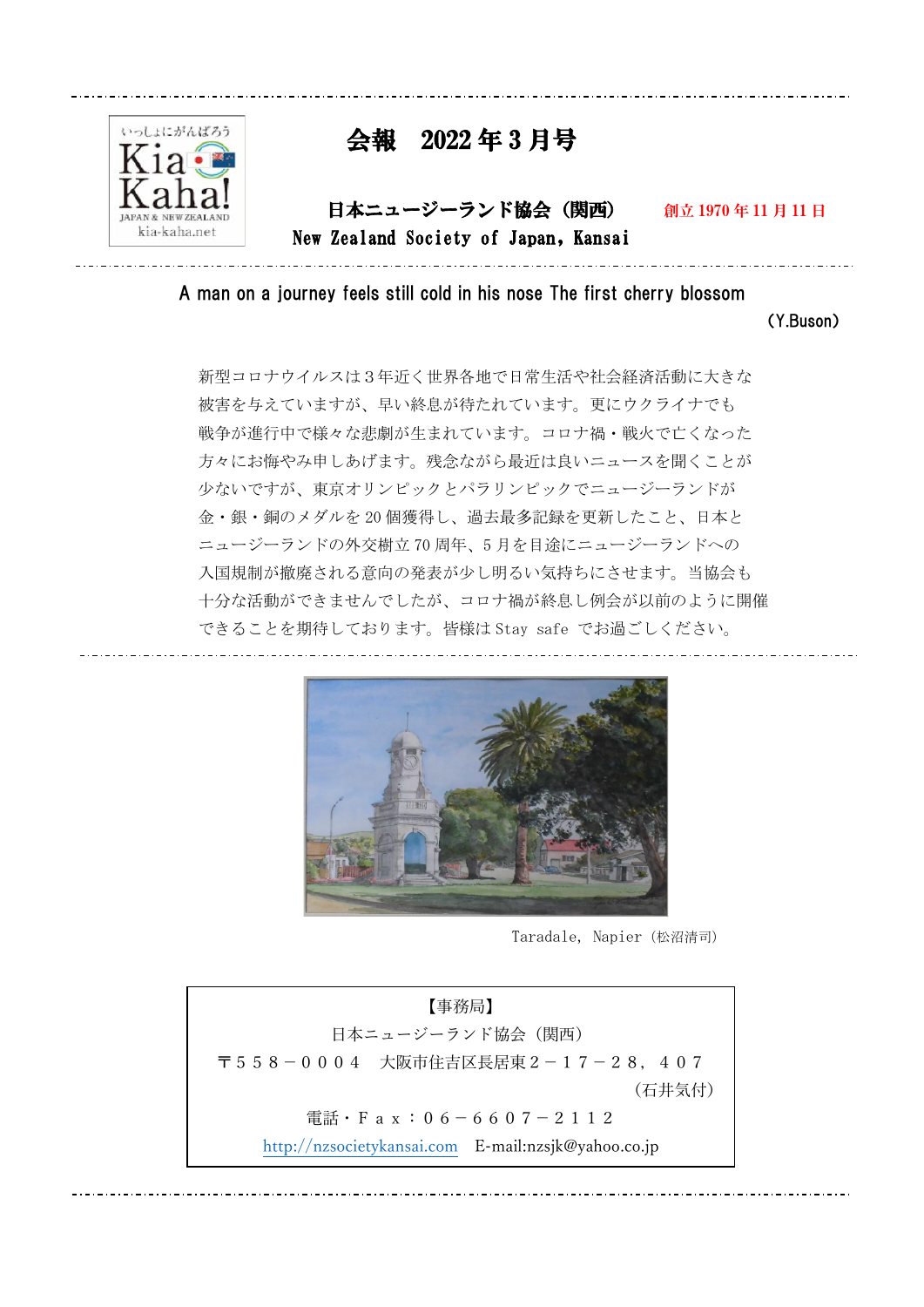# ■ Community Gardens and Taro Flies

As a foreign resident in Japan, a major turning point in my life here was the arrival of a local farmer's truck outside our apartment block in Kyoto, in the late 1990s. The farmer was selling fresh vegetables to residents of the apartment block and my wife and I were keen to buy from him. We were also keen to know about his farm, and one day he mentioned that he grew his vegetables on the Katsura river bank. He was also renting small plots of land to local residents. We accepted his kind offer immediately a nd soon found ourselves digging a long row of about 25 x 1 m in sandy soil near the river. Apart from the trains passing nearly overhead, the location was idyllic, with the river flowing quietly by, willows along the banks, and many birds on the river.

We raised many crops there, and also enjoyed bringing our infant son to play in the dirt and develop a strong immune system. He has hardly ever been sick in his life so far. In Auckland, New Zealand, I was raised with a large home garden, so I was very happy to use the practical skills my father had taught me at home. For the first time in Japan, I felt like a useful person and part of a community, not just an onlooker. Gardening in Kyoto is a perfect complement to my academic studies of crop history. In our river-bank garden I began growing taro (*sato-imo*, *Colocasia esculenta*), the plant that I have studied since the early 1980s in Asia and the Pacific.

Now we jump forward to the summer of 2020, and almost 25 years later we are still gardening in Kyoto, but are now living in a new apartment and rent land from a different farmer. I am still growing taro, along with many other crops and a range of cooking herbs. All my neighbours grow taro more beautifully than I do, from the perspective a getting food. My lazy method of growing and replanting one main variety lets the mother corms reach maturity and flower almost every year. This is not good for food production because the plant uses a lot of energy to produce the flowers.



*Taro flowering in Kyoto. Left: whole plant. Right: detail with flies (small spots).*

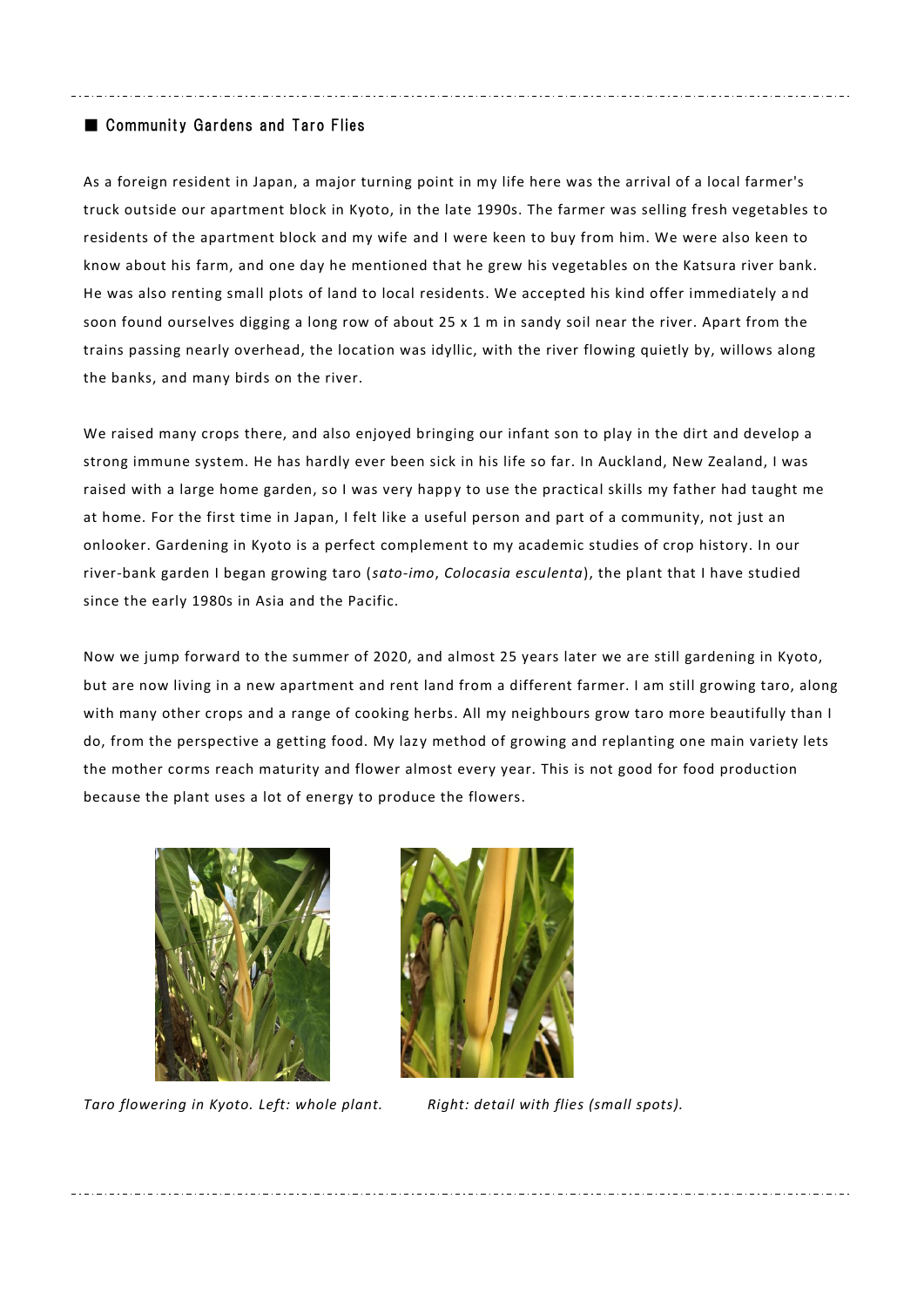As a result of the global coronavirus pandemic, the National Museum of Ethnology in Osaka asked all staff to work from home as much as possible, from early 2020. Instead of spending more than two hours a day commuting between Kyoto and my office, I could spend more time for writing and also for gardening. When my taro plants flowered in the late summer of 2021, I decided to watch them closely, day after day, to see exactly how the flowers developed. The flowers are enclosed in a bright yellow spathe that releases a sweet scent and is quite often seen in Japanese taro gardens when we look under the leaves. To my great surprise, I discovered small flies visiting the t aro flowers -- the same flies that visit wild taro plants in tropical Asia, and wild elephant ear (*Alocasia odora*, kuazi-imo) in the Ryukyu Islands. The scientific name of the flies is *Colocasiomyia*. In the early 1980s, they were first discovered on taro in the tropical Pacific Islands living, and were named after the host plant. When I first saw them in Kyoto, I thought they must be common fruit flies (*Drosophila*) from the compost bin just a few meters away in our garden. Insect experts in Japan have confirmed that the flies are Colocasiomyia. Under a microscope, the difference from fruit flies is clear. The behaviour is also very different. Taro flies fly together in small swarms and settle inside the yellow spathe, waiting to lay their eggs among the fema le flowers inside the spathe. To catch them, I put a plastic bag over the taro spathe.

What next? Can I find the flies in Kyoto again in the coming summer? Are they common in other parts of Kansai or Japan? Many people grow taro in Kansai, and if the plan ts flower, they may have taken photos and have photos in photo albums at home. I would be grateful if members of the our society can look for the taro flies in their own gardens in late summer, if they are growing taro. When and how did the taro flies reach Kyoto? The population here might have arrived very recently, or could be a last surviving population of flies that reached the valley 2,000 to 12,000 years ago. We do not know yet if the taro flies are in Osaka, Shiga, Hyogo, Nara, or other areas beyond Kansai. In Japan, when taro flowers, people enjoy seeing the bright yellow outer spathe, but this soon withers and the entire structure (inflorescence) eventually falls to the ground, rots, and disappears.

From a small taro garden in Kyoto, my thoughts have now expanded to wondering how to establish a nationwide "citizen science" project to survey taro in community gardens and home gardens. An annual survey would be useful, in late summer to early winter, to gather reports of the presence or abse nce of taro flowers and the flies. Other information might also be important, such as the particular taro variety growing (e.g. *tono-imo, egu-imo, aka zuiki, dodare*, etc.), or the presence of compost piles or other places with soil that is covered and not frozen during winter.

If any readers of this article would like to join this project, please contact me in Japanese or English at this address: pjm@minpaku.ac.jp (subject heading: "CG")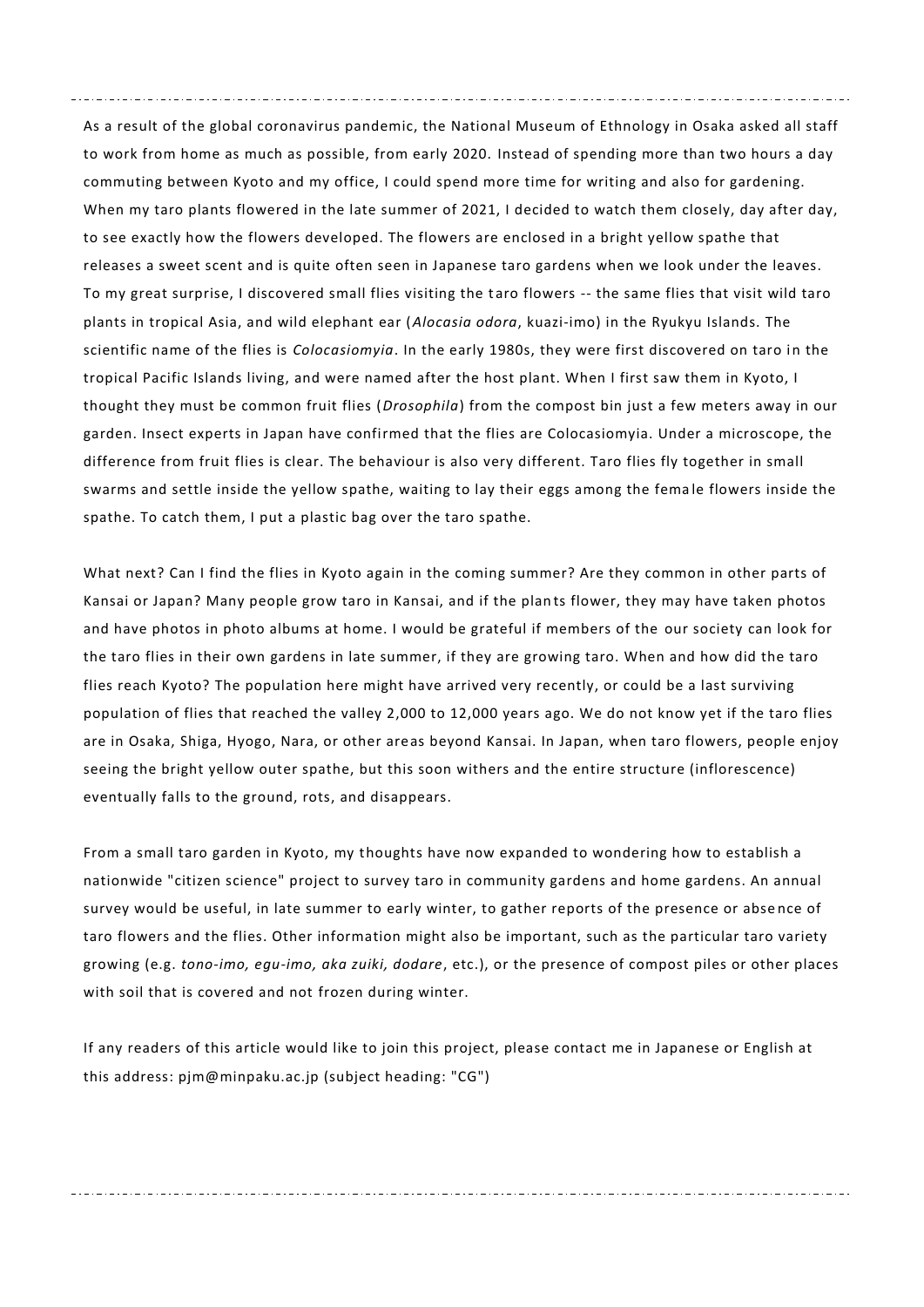

*Author in the community garden, Kyoto*

Community gardens are obvious in satellite photos because they are usually made up of many small plots (e.g. 0.8 x 2 m) with many different crops, many different stages of soil preparation, and different kinds of cover with plants, black or white plastic, or no cover at all. The complex patterns seen in satellite images are a direct reflection of the rich diversity of plants and practices in community gardens. Community gardens are important for people and biodiversity in many ways. As well as providing loc al food for local consumption, they also provide habitats for insects, frogs, birds and other creatures. Compared to commercial growers, people with home gardens or community gardens can grow and use a greater variety of crops, growing methods, and local environments.

Home gardens and community gardens are very common in Japan. They contribute to the sustainability of the economy, but are not mentioned in high-level discussions of the "Sustainable Development Goals (SDGs)" that are now widely promoted in Japan. When cities and property developers convert further arable land into parking lots and building sites, the social, ecological and economic value of community gardens does not appear to be considered seriously. Sustainable development is something that all residents of Japan can enjoy by growing and preparing our own food, and learning about the local environments in which we live. Unfortunately, in New Zealand, community gardens are not common, but they do exist in Maori communities. I first saw such gardens in Maori communities in northern New Zealand when I was a university student in the 1980s. In the future I would like to learn more about community gardens in both countries.

P. J. Matthews, National Museum of Ethnology, Osaka

# コミュニティガーデンとサトイモダマシ

(編集注:機械による自動翻訳のため、日本語に若干の違和感がある箇所があることをご了承下さい。)

日本に住む外国人の私にとって、日本での生活の大きな転機となったのは、1990 年代後半、京都の 団地の前に地元の農家のトラックが来たことだった。その農家は団地の住人に新鮮な野菜を売って いて、私たち夫婦はその農家から野菜を買いたいと思いました。そして、その農家さんの畑のこと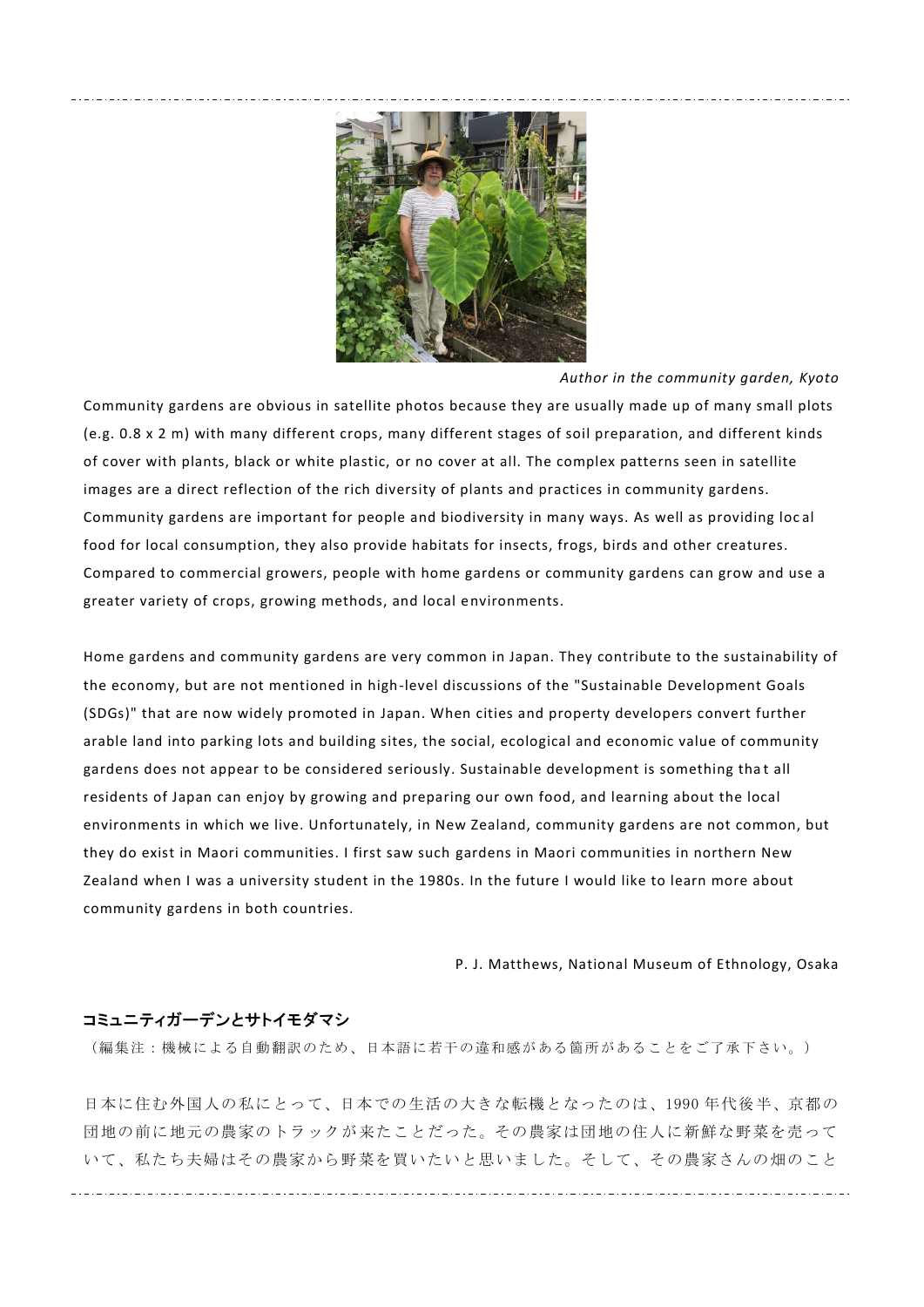を知りたくなり、ある日、桂川の土手で野菜を作っていることを教えてもらいました。そして、地 域の人たちに小さな畑を貸していることを知った。早速、お言葉に甘えて、川のそばの砂地に 1m ×25m ほどの長い畝を掘ってみることにした。ほぼ頭上を電車が通過する以外は、川が静かに流れ、 土手には柳が生え、川にはたくさんの鳥がいる、のどかな場所であった。

私たちはそこで多くの作物を育てるとともに、乳児の息子を連れて土の中で遊ばせ、免疫力を高め ることを楽しみました。彼は今のところ、人生でほとんど病気になったことがありません。ニュー ジーランドのオークランドでは、大きな家庭菜園で育ったので、父から教わった実技を家で使うこ とができ、とても嬉しかったです。日本で初めて、私はただの野次馬ではなく、役に立つ人間であ り、コミュニティの一員であると感じたのです。京都でのガーデニングは、作物の歴史に関する私 の学問的研究を完璧に補完するものです。1980 年代初頭からアジアや太平洋地域で研究してきたサ トイモを、川沿いの庭で栽培し始めたのです。

それから 25 年近くが経ち、私たちはまだ京都でガーデニングをしています。私は今でも里芋を栽 培しており、その他にも多くの作物や様々なクッキングハーブを育てています。近所の人たちは皆、 食べ物を手に入れるという観点から、私よりも美しくサトイモを育てています。私の場合は、主要 な品種を 1 つずつ植えていくという手抜き栽培で、ほぼ毎年、母球が成熟して花を咲かせます。こ れは、花を咲かせるために植物が多くのエネルギーを使うため、食料生産には向いていません。

世界的なコロナウイルスの大流行により、大阪の国立民族学博物館は 2020 年初頭から全職員にで きるだけ自宅で仕事をするように要請しました。京都と事務所を 1 日 2 時間以上かけて往復する代 わりに、執筆や園芸に時間を割くことができるようになったのです。2021 年の晩夏にサトイモの花 が咲いたとき、私は毎日、花がどのように成長するのか、じっくり観察することにした。花は鮮や かな黄色のヘタに包まれていて、甘い香りを放ち、日本のサトイモ畑では葉の下を覗くとよく見か けます。熱帯アジアの野生のサトイモや琉球列島の野生のエレファントイ ヤー(Alocasia odora, kuazi-imo) にいるハエと同じである。学名は Colocasiomyia(コロカスミバエ)。1980 年代前半 に、熱帯の太平洋諸島に生息するサトイモで初めて発見され、宿主植物の名前にちなんで命名され た。京都で初めて見たときは、庭の数メートル先にある堆肥箱から、普通のショウジョウバエ

(Drosophila)が出てきたのだろうと思っていた。日本の昆虫専門家によると、このハエは Colocasiomyia であることが確認された。顕微鏡で見ると、ミバエとの違いは歴然としている 。行 動も大きく異なる。サトイモバエは小さな群れで飛んできて、黄色いヘタの中に落ち着き、ヘタの 中の雌花の中に卵を産みつけるのを待つ。これを捕まえるために、ビニール袋をサトイモのヘタに かぶせる。

次はどうする?これから夏にかけて、また京都でコバエに出会えるだろうか。関西や日本の他の地 域でもよく見かけるのだろうか。関西ではサトイモを栽培している人が多く、花が咲けば写真を撮 って家にアルバムで飾っているかもしれませんね。NZ 協会の会員の方で、サトイモを栽培されてい る方は、夏の終わりにご自宅の庭でサトイモバエを探していただければ幸いです。サトイモバエは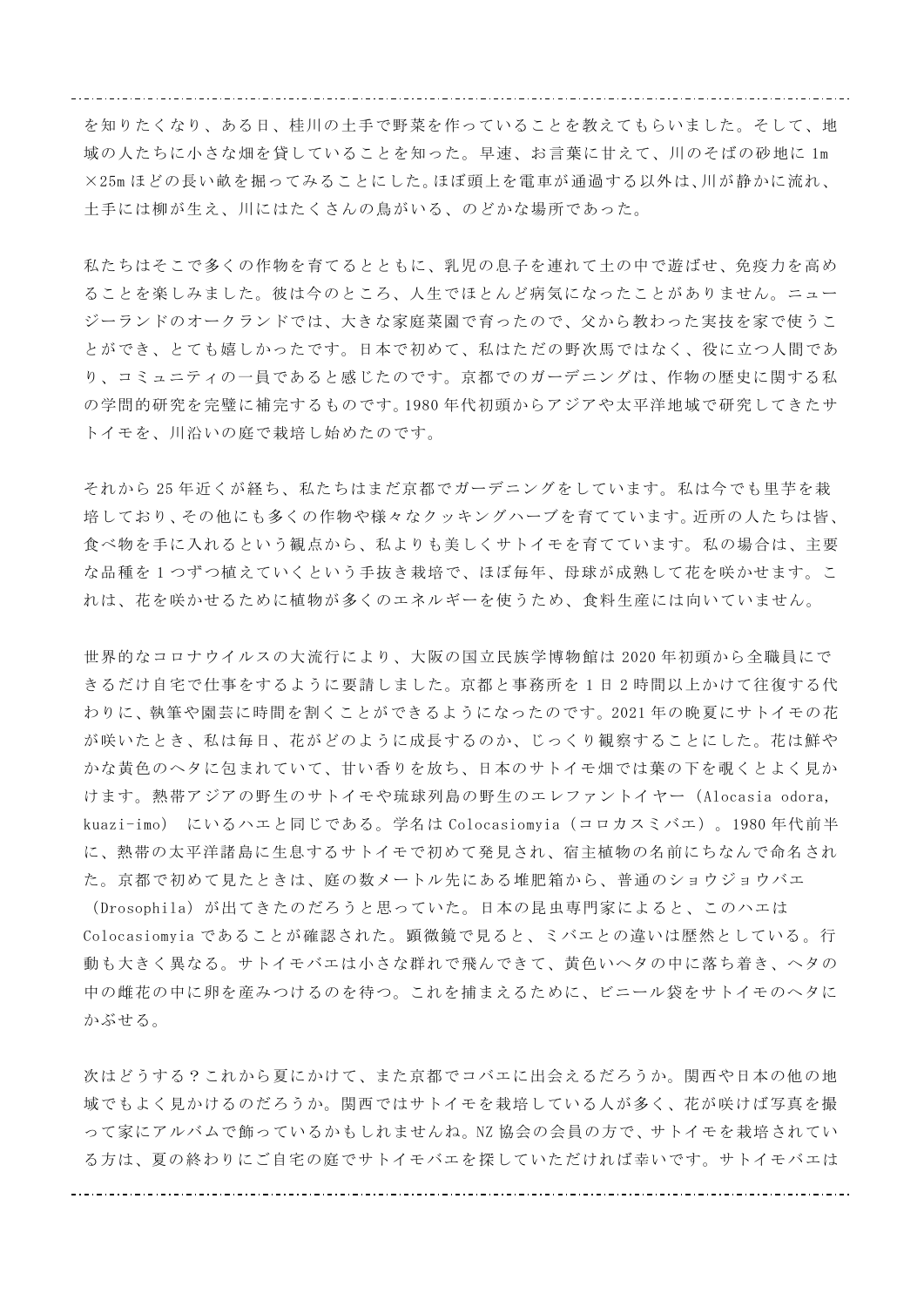いつ頃、どのようにして京都にやってきたのでしょうか。京都にいるサトイモバエの集団は、ごく 最近やってきたのかもしれないし、2,000 年から 12,000 年前に京都にやってきたハエの最後の生き 残り集団かもしれない。サトイモバエが大阪、滋賀、兵庫、奈良など関西以外の地域にいるのかど うかは、まだわからない。日本ではサトイモの花が咲くと、鮮やかな黄色の外披針を楽しむが、こ れはすぐに枯れ、やがて構造物(花序)全体が地面に落ちて腐り、消滅してしまう。

京都の小さな里芋畑から、市民農園や家庭菜園の里芋を調査する「市民科学プロジェクト」を全国 的に展開できないかと考えている。毎年、夏の終わりから初冬にかけて、サトイモの花の有無やハ エの発生状況などを調査することが有効だろう。また、栽培しているサトイモの品種(トノイモ、 エグイモ、ズイキ、ドダレなど)や、堆肥場など冬でも凍らない土のある場所の有無も重要かもし れない。

この記事を読まれた方で、このプロジェクトに参加したい方がいらっしゃいましたら、日本語また は英語でこちらのアドレスまでご連絡ください。pjm@minpaku.ac.jp(件名:「CG」)。

コミュニティガーデンは、通常、多くの異なる作物、多くの異なる土壌改良の段階、植物、黒また は白のビニール、あるいは全く覆いのない、さまざまな種類の覆いを持つ多くの小さな区画(例え ば 0.8 x 2 m)で構成されているので、衛星写真では一目瞭然である。衛星画像に見られる複雑な パターンは、コミュニティガーデンにおける植物と実践の豊かな多様性を直接反映している。コミ ュニティガーデンは、さまざまな意味で人々や生物多様性にとって重要です。地産地消の食品を提 供するだけでなく、昆虫、カエル、鳥などの生物の生息地にもなっています。商業的な生産者に比 べて、家庭菜園やコミュニティガーデンでは、より多様な作物、栽培方法、地域環境を栽培し、利 用することができます。

日本では、家庭菜園やコミュニティガーデンはとても一般的です。それらは経済の持続可能性に貢 献していますが、現在日本で広く推進されている「持続可能な開発目標( SDGs)」のハイレベルな 議論では言及されていません。都市や不動産開発業者がさらなる耕作地を駐車場や建築用地に転用 する際、コミュニティガーデンの社会的、生態的、経済的価値は真剣に検討されていないようです。 持続可能な開発とは、自分たちの食べ物を育て、調理し、自分たちの住む地域の環境について学ぶ ことで、日本に住むすべての人が楽しむことができるものなのではないでしょうか。残念ながら、 ニュージーランドでは、コミュニティガーデンは一般的ではありませんが、マオリのコミュニティ には存在します。私が初めてコミュニティガーデンを見たのは、1980 年代の大学生時代、ニュージ ーランド北部のマオリ族のコミュニティでした。今後、両国のコミュニティガーデンについて、も っと勉強していきたいと思います。

(P. J. マシウス)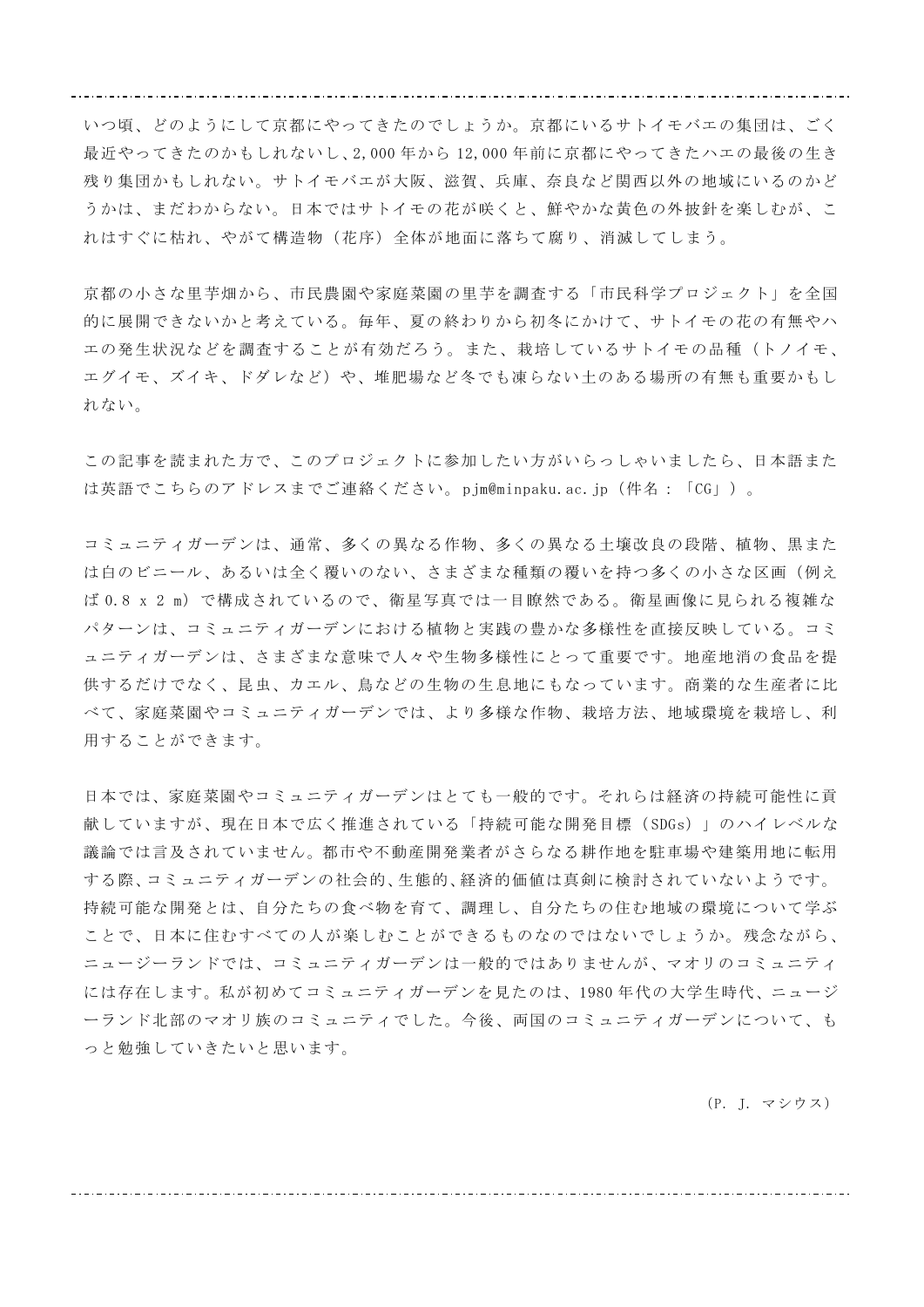### ■ Do you know her?



キニマンス塚本ニキさん

1985 年東京生まれ。父はニュージーランド人、 母は日本人、幼いころから環境や人権などに興味 を持ち、9歳から 23 歳までニュージーランドで過 ごす。オークランド大学で映像学、社会学、ジェ ンダー学を学ぶ。2006 年の卒業後に日本に帰国。 ホテル勤務、英文事務などのアルバイトや、フェ アトレード事業や動物保護 NGO での勤務経験を経 て、2011 年からフリーの翻訳家、同時通訳者とし て活動。東日本大震災の際は、外国メディアの現 地通訳、コーディネート業務をこなし、パタゴニ アジャパンの様なメーカー、アムネスティ・イン ターナショナルやビッグイシュー・ジャパンなど の人権関連、またヴァン・ヘイレンのボーカリス トである、デヴィッド・リー・ロスの日本滞在ア シスタントなども経験する。2013 年のドキュメン タリー『3.11: Surviving Japan』、2017 年のテレ ビシリーズ『Ancient Aliens』、などの映像作品で 翻訳を担当している。(Wikipedia より抜粋)

1月の石井会長からのメールに、NZ に縁のある 方として、関東地方をエリアとする TBS ラジオの パーソナリティであるキニマンス塚本ニキさんが 紹介されていました。名前から判断して思い当た りがあり、ネットで出生年を調べました。勿論、 私自身彼女に会ったことも話したことも無かった のですが、父親が NZ 人男性であり、その父母、す なわち彼女の祖父・母とは以下のように知己と推

定されたので、連絡を取りました。

私は、もともと大学に籍を置く研究者(専門は 紙パルプ学、定年退職後は大学の研究者として、 現在も民間の研究者として、やはり紙材料科学研 究\*の紹介などで活動中。"紙とパルプの科学"(第 3 版、京大出版、学術選書 18)の著者)でして、 1984 年秋から 1986 年秋の間、NZ 政府機関(日本 の学術振興会に相当)招待の研究者として NZ のロ トルアにある FRI(Forest Research Institute, その内部組織の PAPRO-NZ, 今は Scion と呼称)に 在籍(海外長期出張)していました。当時の FRI の所長は Dr. Kininmonth(キニマンス、普段ジョ ンと呼んでいました)さんで、奥さんはベスさんで した。私の家族 4 人は Rotorua、Wallace Cres.10 の家で生活していたのですが、"余っているので 自由に使って下さい"とかで寝具を貸して頂くな ど、なにかと不自由な海外生活の中便宜を図って いただきました。またある時から夫妻の息子(次 男?)が日本の埼玉に居て、日本女性と結婚する とか、子供(多分、ニキさんの出生年と符合する) ができたとかで親しくして頂きました。それもあ り、当時は活発だった Rotorua Japan society の 集会にもお出でいただき、ベスさんは日本語の習 得にもご熱心でした。グレンホルム小学校に居た 娘には"学校好きですか"と日本語でよく尋ねら れていました。日本に帰国後も数度手紙のやり取

りはありました。掲載写 真は多分 1986 年 3 月に Rotorua の我が家に夫婦 でお出で頂いて会食した 時の写真です。それで、 写真を同封して彼女に連 絡したところ別記の返事 がありました。



\*紙は情報・印刷媒体として知られているが、今 は包装・物流材料の役割が大きく、さらに脱プラ スチック時代の代替材料と認識されている。

(山内龍男)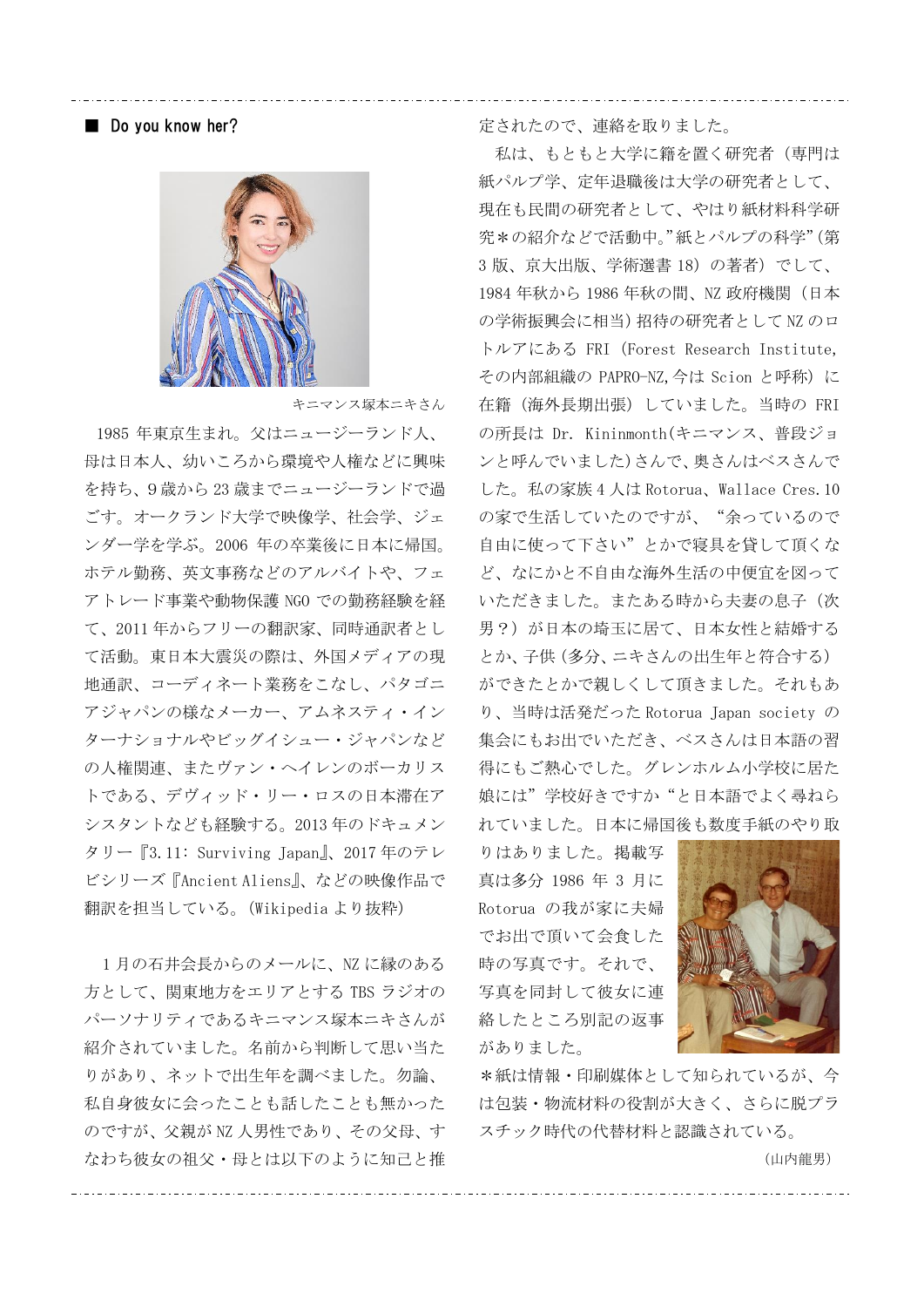# ■ キニマンス塚本ニキさんからの返信

山内龍男さま

TBS ラジオ「アシタノカレッジ」パーソナリティ を務めておりますキニマンス塚本ニキと申します。

先日いただいたお手紙と同封の写真を拝見し、と ても驚きました。NZ の祖父母とそのようなご縁が ある方からご連絡をいただくとは思っても見なか ったです!

私が東京で生まれた頃の事ですから、直接の面識 はないと思いますが、父ヒューに話したところ、 山内さんご家族の話は両親からよく聞いたと覚え ておりました。

祖母ベスは残念ながら去年の年末に 88 歳で家族 に囲まれて永眠しました。私自身は最後に会いに 行く事は叶いませんでしたが、リモートで葬儀に 参列することはできました。

祖父ジョンは 91 歳になり、今でもロトルアのあの 家で庭仕事に励んでいます。山内さんからお手紙 が来たと伝えると喜んでいました。

もしメールなどお送りいただければ本人も喜ぶと 思いますので、お暇な時に連絡してあげてくださ い。

コロナ禍でなかなか NZ に里帰りする機会がない ですが、今年こそは国境が緩和されると期待して います。

(NZ 協会の皆様も心待ちにされている方は多いで はないでしょうか?)

会報への掲載の件、問題ございません。 珍しい苗字のおかげでこのようなご縁がつながっ たこと、嬉しく思います。

当番組「アシタノカレッジ」は関西圏ではキー放 送されていませんが、YouTube で生配信・アーカ イブ視聴ができ、radiko というアプリにプレミア ム登録すると全国どこからでも聞くことができま す。教養番組、と呼んでいいのか分かりませんが、 社会情勢から歴史やカルチャーまでと幅広いテー マを毎回扱っておりますので、会員の皆様にそち らもご案内していただければ幸いです。

少しずつ春めいてきていますが、大阪の方はいか がでしょうか。

どうぞお体に気をつけて過ごされますよう、お祈 り申し上げます。

Nikki Tsukamoto Kininmonth

#### ■ NZ航空からの案内 Kia Ora

当協会へ NZ 航空からお知らせを頂きました。以 下に掲載します。

本日(3 月 16 日)、ニュージーランドのジャシ ンダ・アーダーン首相は、2 年以上にわたった新 型コロナウイルス規制による国境閉鎖を経て 2022 年 5 月 2 日より、日本を含むビザ免除国からの旅 行者に対する入国制限を撤廃すると発表しました。

これにより、渡航前に新型コロナウイルスのワ クチン接種が完全に完了しており、陰性証明をお 持ちの場合、管理隔離施設での隔離および自主隔 離なしでニュージーランドへ入国いただけます。

本日の発表は、私たちニュージーランド航空が 長い間待ち望んでいたニュースであり、日本のお 客様を機内でお迎えすることを大変楽しみにして います。

オークランド‐成田便は、現在週1便で運航し ていますが、本日の発表を受けて増便を計画して おります。新しい運航スケジュールにつきまして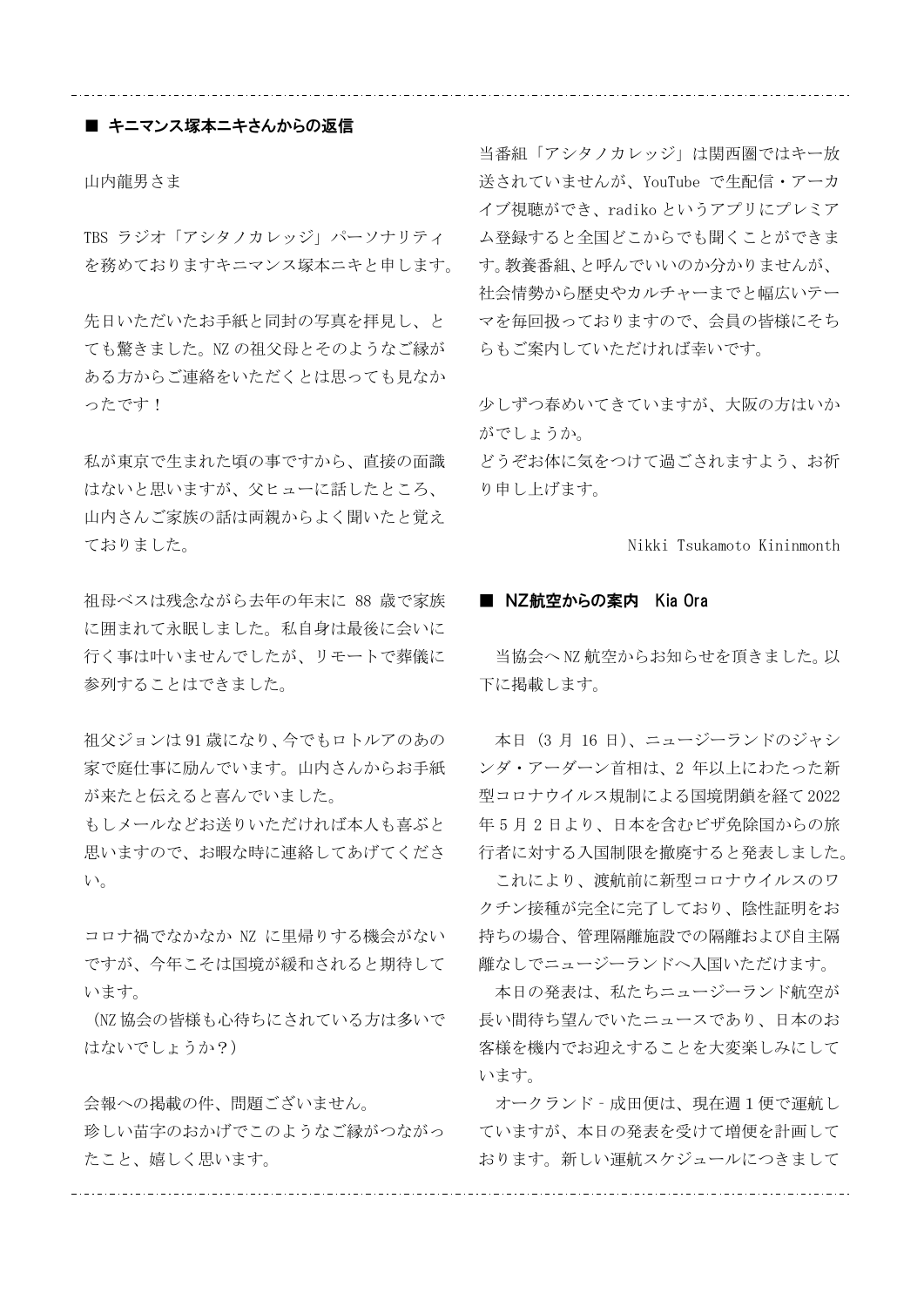は、確定次第こちらのメールマガジンならびにニ ュ ー ジ ー ラ ン ド 航 空 ソ ー シ ャ ル メ デ ィ ア

(Facebook、Twitter)でご案内いたします。 なおニュージーランド渡航に際しては、以下項 目をあらかじめご確認ください。

・ニュージーランド航空の国際線を利用する 18 歳 以上のすべてのお客様は、新型コロナワクチン接 種が完了していることが必須となります。医療上 の理由で接種ができなかったことを証明する書類 をお持ちの場合は、事前に手続きが必要となるた め、ご出発の 7 日前までにニュージーランド航空 へご連絡ください。

・ニュージーランド渡航に際し、出発前に新型コ ロナウイルスの陰性証明の取得が必要です。これ は、RAT、LAMP、PCR 検査のいずれかの方法で行う ことができます。詳細はこちら(英語)をご確認 ください。

・ニュージーランドへ出発する前に、オンライン 上で旅行申告書(NZTD)を提出する必要がありま す。詳細はこちら(英語)をご覧ください。

ビザ免除国からの訪問者は、旅行前に NZeTA を取 得する必要があります。

・チェックインおよび渡航書類の確認に時間を要 するため、空港には十分な時間(3 時間程度を推 奨)の余裕をもってお越しください。

・ワクチン接種を受けていない渡航者、およびニ ュージーランドのワクチン接種要件を満たさない 渡航者でニュージーランドに入国可能な人は、引 き続き管理隔離施設での隔離が必要です。

ニュージーランド航空社員一同、日本の皆さま のご搭乗を心よりお待ちしております。

## ■ 臨時例会報告

国立民族学博物館・万博記念公園見学会 (11 月 5 日)

コロナの影響で三密(3C)を避けた行動が求めら れつつ、過度な外出自粛による欲求不満を積もら せないよう、秋の臨時例会は万博記念公園の国立 民族学博物館を見学することになりました。見学 に当たっては、当会会員で博物館教授のピーターJ マシウス博士にご案内いただきました。

見学に先立ち、希望者は太陽の塔及び EXPO'70 パビリオンを見学しました。当時、NZ パビリオン では後に初代会長となられた川瀬勇氏が当協会設 立 PR を熱心にされたそうです。万博のテーマは 「人類の進歩と調和」(Progress and Harmony for Mankind)であり、当時の展示物は 50 年以上の時 を経て我々に押し迫ったメッセージを伝えてくれ ている気がします。

見学会開始前に来られた方々は、民博内のレス トラン「森の洋食 グリルみんぱく」の昼食をとり ました。価格もお手頃で美味しい料理を参加会員 で楽しくいただきました。注文は入り口の自動注 文で行うのですが、配膳は一部ロボットでされて いました。先進的と感じた反面、何となく寂しさ を感じておりましたところ、追加注文したビール が人手の方が速いと気遣い頂いた、店員さんの手 で運ばれて来ました。これこそ「人類の進歩と調 和」のひとつの形なのかと、ロボット配膳では楽 しめないビールの味を楽しみました。

昼食後の見学会では、マシウスさんに直接ご案 内いただく貴重な機会になりました。マシウスさ んのご専門は先史学・民族植物学でして、文字が 残されている歴史より前の時代について、民族と 植物の研究をされています。具体的には、次の 3 つを研究テーマとして掲げられています。

1.東南アジアにおけるサトイモの遺伝的多様性の マッピングによる栽培化モデルの検証 2. 政治的及び地理的に隔離された少数民族独自生 存圏での植物遺伝資源及び伝統知の賦存 3.アートと考古学国際交流研究会実行委員会調査 研究 "Power of the Invisibles" アートと考